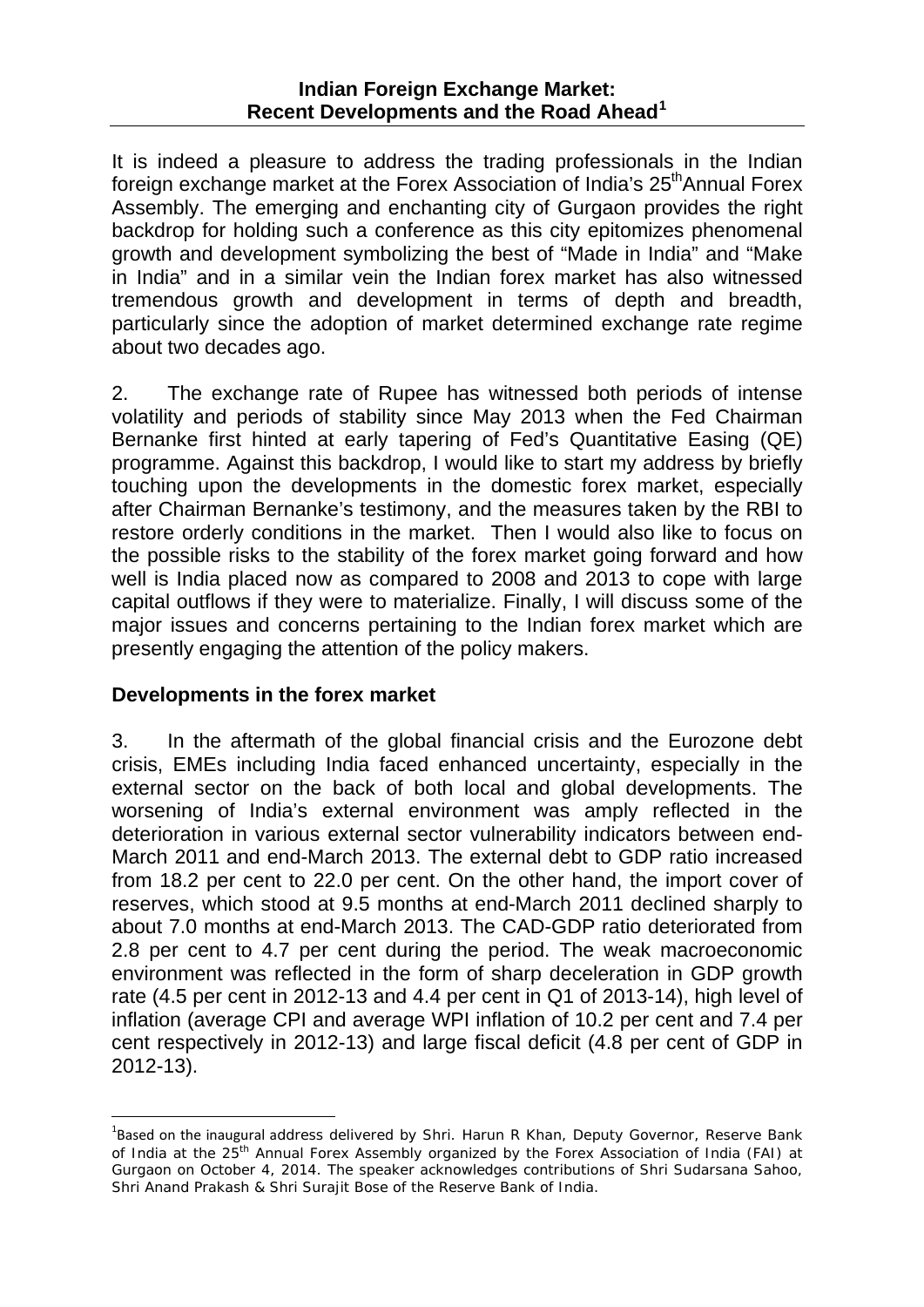4. Though the trigger or the proximate cause for intense volatility witnessed in the domestic forex market during the period May-August 2013 was the heightened concerns about the possibility of early QE tapering, the more important cause was the existence of such weak macro-economic fundamentals. The possibility of early tapering of QE programme by the US Fed triggered large selloffs by the FIIs, especially in the bond market leading to heightened volatility of Rupee in line with other EME currencies. The hardening of long-term bond yields in the US and other advanced economies increased their attractiveness, prompting foreign investors to pull funds out of riskier emerging markets, which had received large capital inflows in search of higher yields. The Indian Rupee became one of the worst performers during the period from the second half of May 2013 to August 2013. Rupee depreciated sharply by around 19.4 per cent against the US dollar from the level of 55.4 per US dollar on May 22, 2013 to a historic low of 68.85 per US dollar on August 28, 2013.

5. To stem the sharp and substantial depreciation of the Rupee, policy makers resorted to a mix of policy measures including forex market intervention, monetary tightening through reduction in banks' access to overnight LAF, increase in MSF rate and increase in daily minimum CRR maintenance requirements and administrative measures, such as, import compression of non-essential items like gold, opening of special dollar swap window for the PSU oil companies, special concessional swap window for attracting FCNR (B) deposits, increase in overseas borrowing limit of banks, bringing of outward FDI flows to the approval route, reduction in Liberalised Remittance Scheme (LRS) entitlement, disallowing banks from carrying proprietary trading in exchange traded derivatives, etc. The Reserve Bank made net sales to the tune of US\$ 10.8 billion in the forex market during the period May-August 2013. The Reserve Bank also intervened in the forward market resulting in doubling of net forward liabilities to US\$ 9.1 billion as at end-August 2013 from US\$ 4.7 billion in July 2013. Apart from monetary and administrative measures, the flow encouraging measures, such as, enhancement of FII investment limit in government debt by US\$ 5 billion to US\$ 30 billion was undertaken in June 2013.

6. The special forex swap facilities extended by the Reserve Bank at concessional rate for fresh longer term FCNR (B) deposits and banks' overseas borrowings along with enhancement in their overseas borrowing limits led to forex inflows in excess of US\$ 34 billion that aided in restoring stability of the Rupee. The Reserve Bank undertook the concessional swap facility as an exceptional measure with the broader public policy objective of bolstering the forex reserves for strengthening Bank's market intervention capability. Similarly, the swap windows to meet oil demand were conceived as a purely temporary dollar lending arrangement to OMCs. The swap window did attract a fair amount of criticism from the perspective of execution of the second leg but thankfully the Reserve Bank can look back at these temporary arrangements with a sense of satisfaction of restoring confidence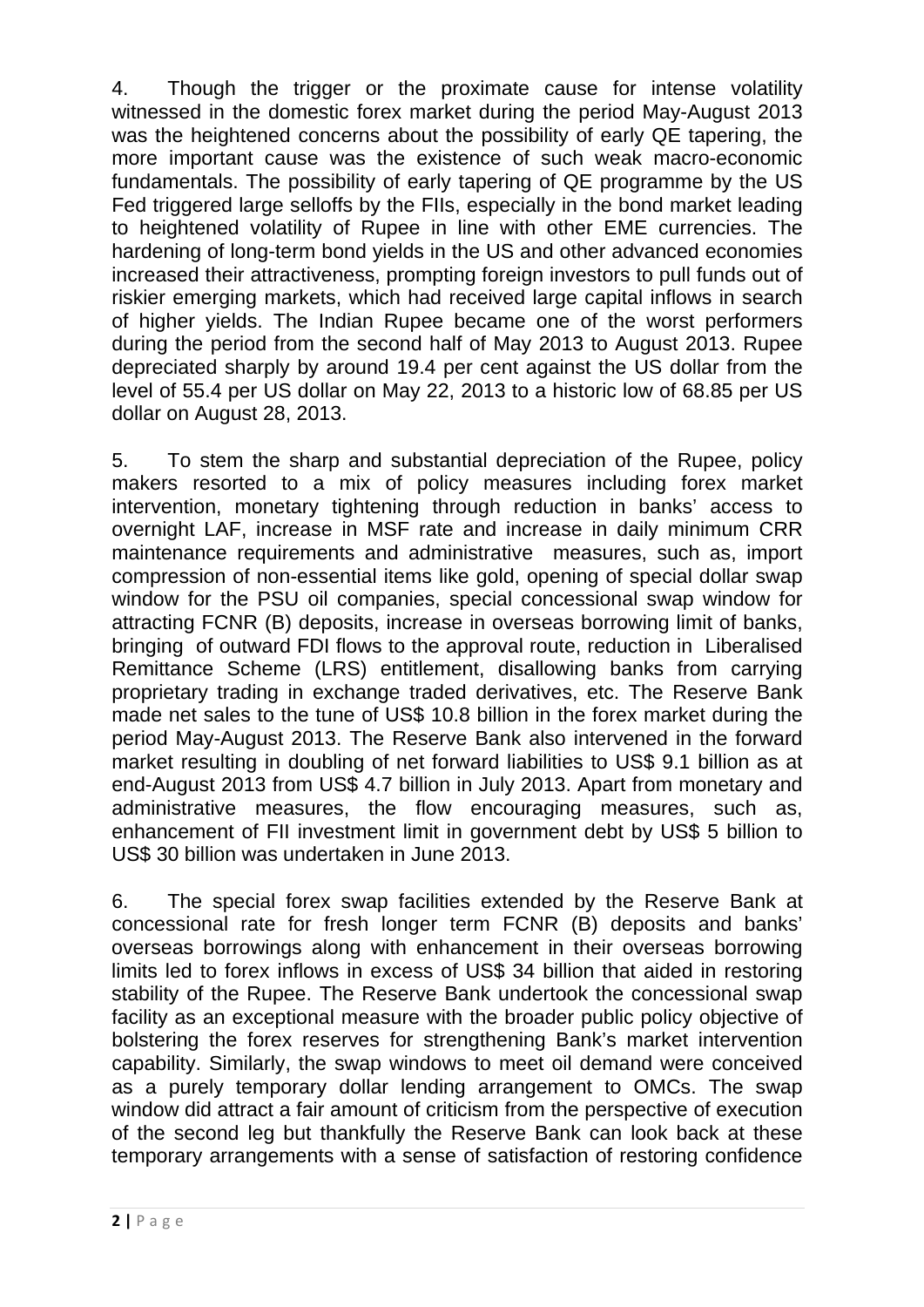and stability in the foreign exchange market and India's external sector outlook.

7. Alongside, various measures taken by the Reserve Bank and the Government of India including the fiscal steps taken to compress gold demand helped in stabilizing the financial markets, in general, and the forex market, in particular through sharp reduction in CAD and increase in capital inflows. Consequently, the Rupee made a smart recovery in September-October 2013. With the return of stability in the forex market, a calibrated unwinding of exceptional monetary and administrative measures of July 2013 was undertaken from September2013 onwards.

8. Despite the announcement on December 18, 2013 of commencement of tapering by the US Fed starting from January 2014 and the subsequent announcements about the increase in its pace, the Rupee has generally remained stable, which indicates that the markets have broadly shrugged off QE tapering fears. The Rupee has remained relatively stable as compared to other major EME currencies like Brazilian Real, Turkish Lira South African Rand, Indonesian Rupiah and Russian Rouble. The daily volatility (annualised) of Rupee during the period from January 1 to September 30, 2014 remained at 5.9 per cent as against South African Rand (11.5 per cent), Brazilian Real (10.8 per cent), Turkish Lira (10.6 per cent), Russian Rouble (9.9 per cent) and Indonesian Rupiah (6.9 per cent). In terms of point-to-point variation, Rupee has marginally appreciated by about 0.5 per cent during the above period, while other currencies have witnessed depreciation, *viz.* Russian Rouble (16.9 per cent depreciation), South African Rand (7.4 per cent), Turkish Lira (5.8 per cent) and Brazilian Real (3.4 per cent).The contagion effect of sharp fall in Argentine Peso against the US dollar in the second half of January 2014 also did not have any major impact on the Rupee. Even the recent geo political crises in Ukraine, Iraq and Gaza did not have any significant impact on the Indian financial markets. This has led to some analysts describing Indian Rupee as the most agile out of the fragile currencies of EMEs.

9. The fact that weak macroeconomic fundamentals have a tendency to accentuate the contagion effect of any adverse external development was amply demonstrated during the May-August 2013 episode of volatility. Countries with large macroeconomic imbalances, especially large CAD, such as, Brazil, Turkey, India, Indonesia, etc., experienced much larger volatility as compared to other EDMEs with current account surplus/better fundamentals. In a scenario of intense volatility, traditional monetary policy defence at times proves inadequate as was experienced by other EDMEs like Turkey and Indonesia. Thus, a mix of measures, including administrative measures, coupled with effective communication by central banks helps in containing the exchange rate volatility. I feel that the main lesson from this episode of volatility for an EMDE central bank is to have sufficient tools in its toolkit and employ them in a flexible, proactive and pragmatic manner. In this context, having large forex reserves, which was earlier considered wasteful on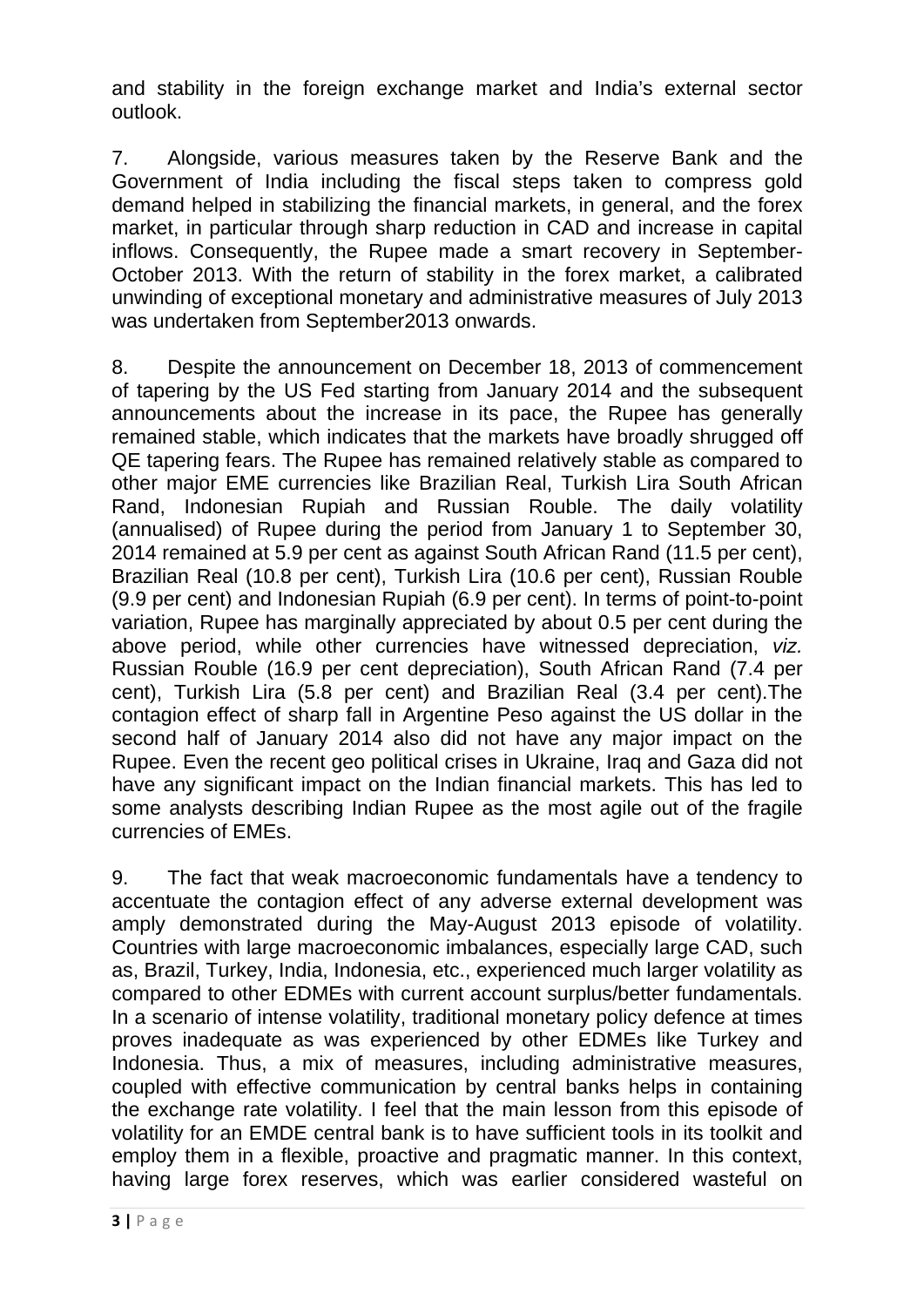account of quasi fiscal costs, has become a new virtue. Even the debate surrounding capital account liberalisation has decisively veered towards having some necessary capital controls in place to protect the EMDEs from the vagaries of international capital flows where a deluge is generally followed by sudden stops. The need for the EMDEs to have prudent capital controls in place has been duly recognised by the ardent votaries of full capital account liberalisation like the IMF. Unfettered capital account liberalisation is now *passé* and the new *mantra* is having certain necessary capital controls in place and use them proactively during episodes of heightened volatility.

10. As regards the movement of Rupee during the recent period, it has remained largely range-bound with strengthening bias on the back of sustained capital inflows and improving macroeconomic fundamentals. In a comparative sense in Q2 of 2014-15, the Indian Rupee depreciated 2.72 per cent against the US dollar while the Russian Rouble depreciated about 13 per cent, Turkish Lira by 6.5 per cent, the Brazilian Real by 10 per cent, and the South African Rand by 5.5 per cent. There has been continuing FII inflows to the domestic equity markets as well as resumption of FII inflows to debt market, especially since December 2013 (except in April 2014 when there was a net outflow). During 2014 so far, foreign portfolio inflows to debt and equity markets have been around US\$ 34 billion with the larger part going to the debt segments. The substantial reduction in gold imports and increase in exports led to significant reduction in current account deficit to 1.7 per cent of GDP in Q1 2014-15 from 4.8 per cent in Q1 2013-14. In the recent period, inflation has decelerated (7.8 per cent CPI inflation in August 2014), growth has picked up (5.7 per cent in Q1 of 2014-15 as compared to 4.7 per cent in Q1 of previous year), fiscal deficit has reduced (4.5 per cent of GDP during 2013-14). India's forex reserves have increased by around US\$ 40.3 billion in the past one year to around US\$ 316 billion as on September 12, 2014.While the country's external debt may have risen to 1.8 per cent for the quarter ended June 2014, the share of short-term debt in the total debt has declined primarily due to restrictions on FII investments in the short end of the G-sec. It is equally important to note that short term debt as a percentage of reserves have also declined largely due to increase in the size of foreign exchange reserves. The sharp increase in forex reserves and improvement in macroeconomic fundamentals, including the short-term debt profile, have significantly enhanced the resilience of the economy to external shocks. Political stability in terms of formation of a new Government with clear mandate, Government's continued commitment to fiscal consolidation and sustained decline in oil prices have boosted the confidence in the country's macro-economy. The recent upgrade in country's outlook from negative to stable by S & P in a sense reflects and reinforces this new confidence. Thus, it can be said that India is in a much better position to withstand large capital outflows triggered by external developments. We, however, have to be alive to a few downside risks.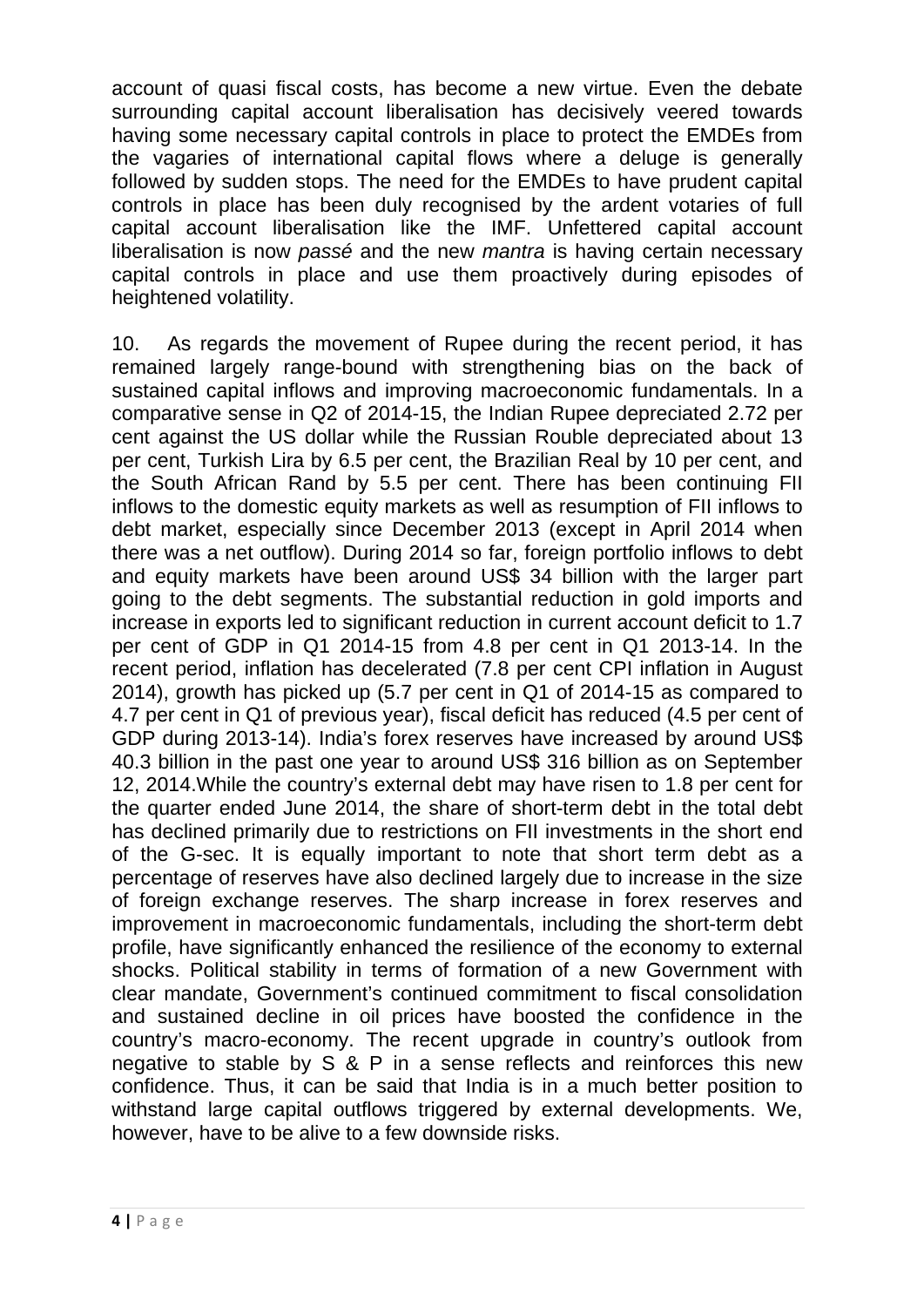# *Downside Risks*

11. Downside risks in the form of still elevated retail inflation, continued weak economic performance, uncertainty surrounding global economic recovery, potential slowdown of capital flows to EMEs once interest rate cycle in advanced economies reverses, geopolitical risks, etc., remain. We need to be particularly cautious of the likely impact of headwinds arising due to growing robustness in the growth outlook of the US and the strengthening of the US dollar and the dovish stance of the European Central Bank. These can cause problems to India's external sector. Additionally; the recent surge in equity markets has created concerns about under-pricing of risks with attendant implications for financial stability. Any abrupt correction of such risks may result in sharp fall in asset prices and enhanced volatility in global financial markets, especially in the EMDEs. Moreover, as we have seen while financial risk taking has gone up substantially, aided by accommodative policies of central banks of AEs, economic risk taking in conspicuously absent or muted. This has implications for global output growth and in turn trade growth trajectory; WTO, for instance, has lowered its world trade growth forecast for 2014 from 4.7 in in April to 3.1 in September. Further, though macro-economic fundamentals and business sentiments in the country have improved during the recent period, more needs to be done in terms of removing structural impediments, building durable business confidence and creating fiscal space to support investments in order to secure sustainable growth. In the long-run, the resilience and robustness of the macro-economy in conjunction with the depth, breadth and orderliness of the financial markets will determine the stability of the external sector as well as the overall financial sector.

12. Now I would like to turn to some of the major issues and concerns relating to the forex market, which are currently engaging the attention of the policy makers and, I hope, also of the market players.

## *Hedging of Currency Exposures by Corporates*

13. In the recent period, the global financial markets have been going through a phase of low volatility and the Indian markets have been no exception to this trend. A supportive policy environment backed by accommodative monetary policy stance of the central banks of the advanced economies (AEs) and visible signs of pick-up in growth in some of the AEs have contributed, in a large measure, to reduction in volatility. On the flip side in India, there is emerging anecdotal evidence of reduced propensity to hedge foreign exchange exposures arising out of a sense of complacency. The unhedged exposures in respect of External Commercial Borrowings (ECBs)/ Foreign Currency Convertible Bonds (FCCBs) lead to large scale currency mismatches in view of the bulk amount borrowed by domestic corporates for longer tenors with limited or no natural hedges. Further, the increasing use of bond route for overseas borrowings exposes the domestic borrowers to greater roll-over risk. As per indicative data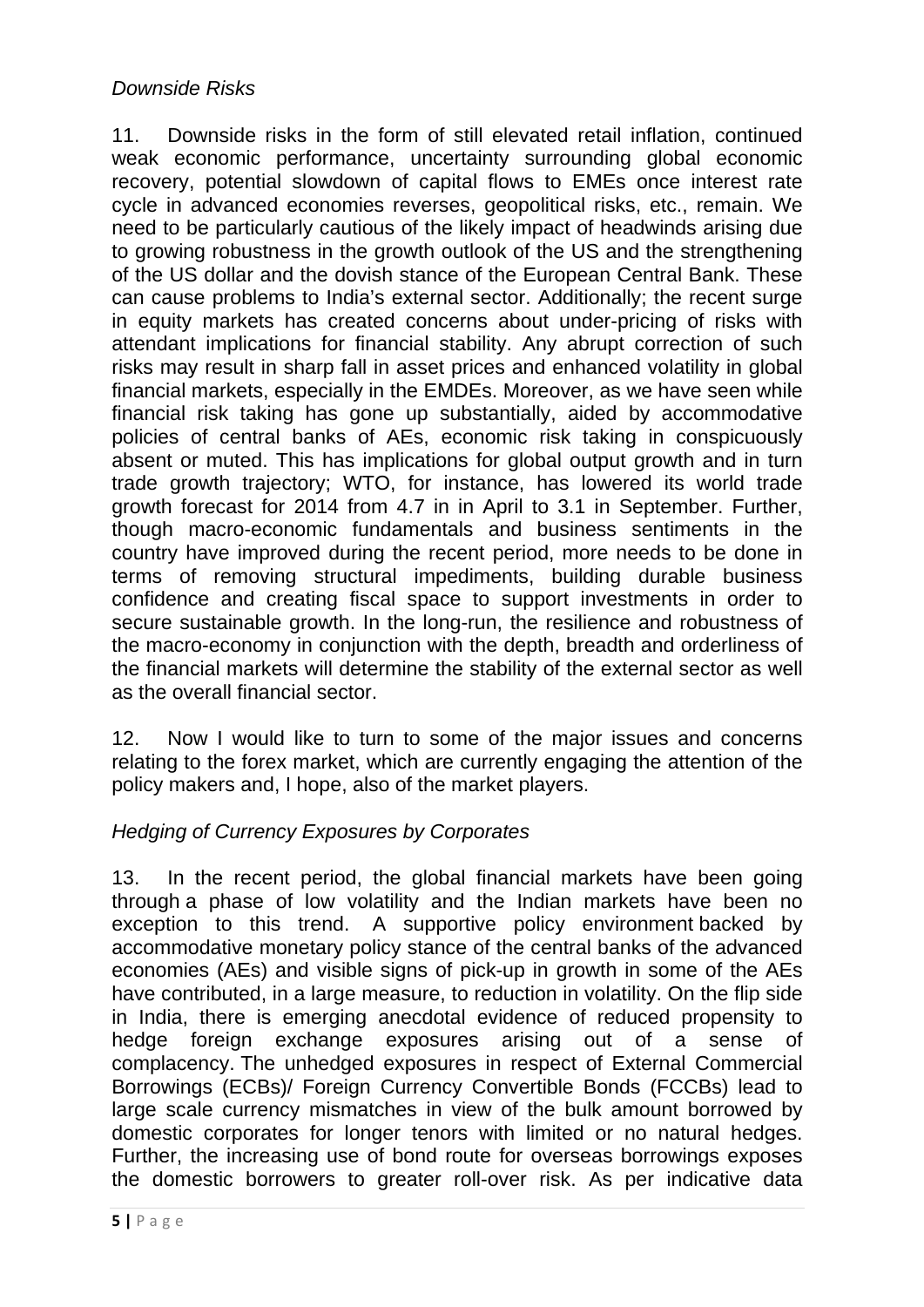available with the Bank, the hedge ratio for ECBs/FCCBs declined sharply from about 34 per cent in FY 2013-14 to 24 per cent during April-August, 2014 with very low ratio of about 15 per cent in July-August 2014. Large scale currency mismatches could pose serious threat to the financial stability in case exchange rate encounters sudden depreciation pressure. It is absolutely essential that corporates should continue to be guided by sound hedging policies and the financing banks factor the risk of unhedged exposures in their credit assessment framework. Banks have expressed the difficulty faced by them in pricing the unhedged exposures of the corporates in an environment of low pick up in credit growth. Given the implications of large unhedged forex exposures on the financial stability, it is necessary for the banking industry to act in unison to bring about an awareness amongst the corporates about the need for adopting and implementing a welldeliberated hedging policy so that the Indian forex market is spared of regular episodes of extreme volatility.

# *Foreign Exchange Derivatives–Requirement of Underlying Exposure*

14. The access to the OTC foreign exchange derivatives has been subject to production of documentary evidence in support of the underlying exposure except for hedging of probable exposures and special dispensations offered to SMEs, individuals and firms. The primary objective of the regulation has been to restrict the use of OTC foreign exchange derivatives by the corporate clients for hedging their exchange rate risks and not for trading in the instruments. Trading in derivatives requires sophisticated risk management skills and financial acumen which are not the natural strengths of corporate entities barring a few large corporates who are into treasury operations as an independent profit centre. Further, the trading activities of authorised dealer banks are subject to strict governance and regulatory standards which the corporate entities even with sophisticated treasuries are not subjected to. The exchange rate being an important macroeconomic variable, unregulated trading in it has potential adverse consequences for macroeconomic and financial stability. The Reserve Bank is aware of active intra-day/short term trading by some corporate houses in the foreign exchange government securities market. In the past, the Reserve Bank has imposed restrictions on cancellation and rebooking of forward contracts by the corporates so as to curb their speculative trading that accentuates volatility of Rupee. As huge position taking by the corporates has the potential of destabilizing the market, particularly during periods of uncertainty, Reserve Bank would expect adherence to the spirit of its regulations by such non-bank entities.

15. The Reserve Bank is fully aware of the need to put in place customerfriendly procedures to encourage greater amount of hedging from the endusers. In the past, the bank has taken several measures to simplify the documentation requirements for facilitating easy access to foreign exchange derivatives; recently it has increased the limit of hedging for resident individuals, firms and companies based on simple declarations without documentation to US\$ 250,000 from the earlier limit of US\$ 100,000. The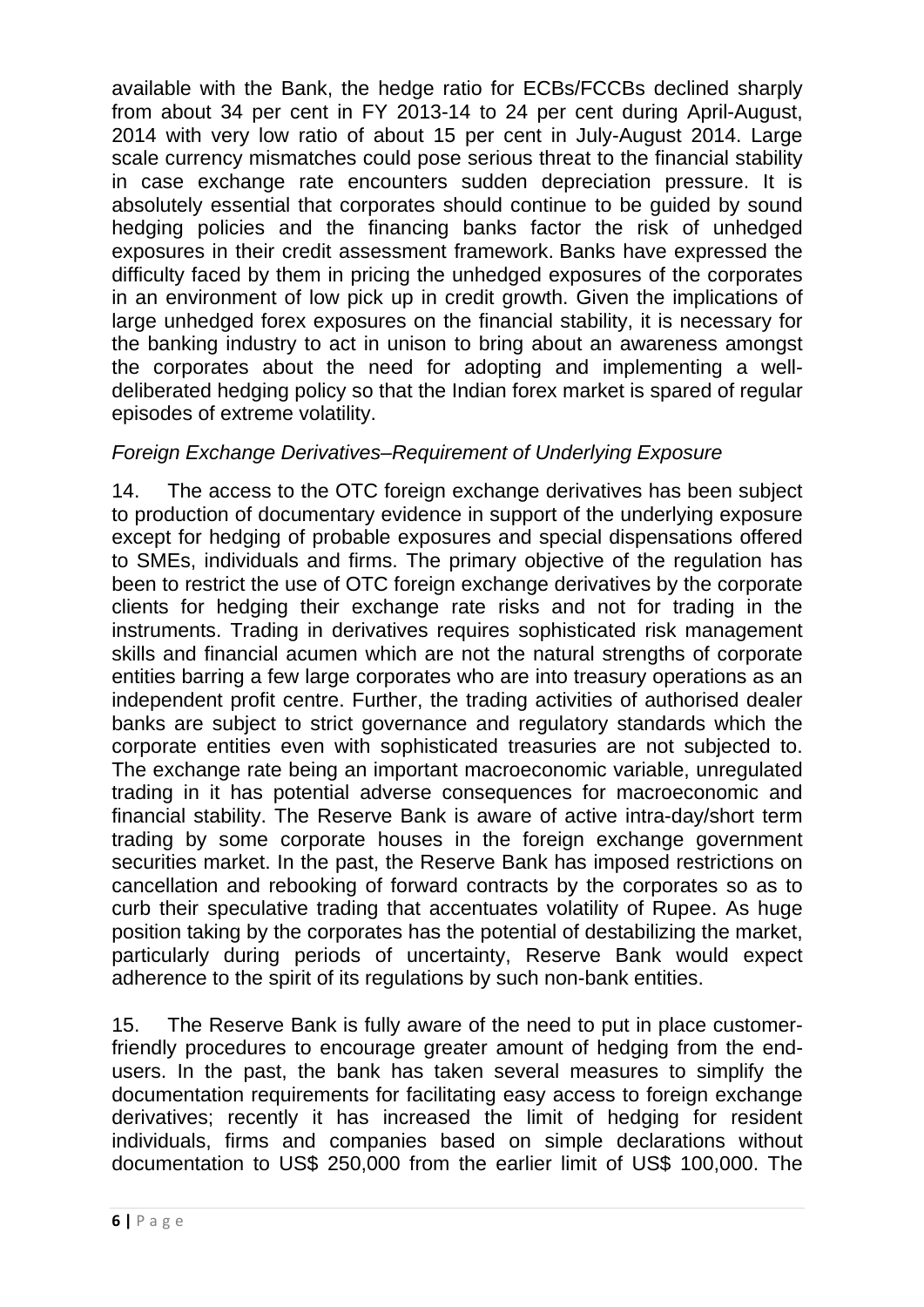facility of hedging the probable exposures based on past performance in respect of trades in merchandise goods and services has also provided flexibility in hedging in the absence of underlying documents supporting contracted exposures. The Reserve Bank had imposed certain restrictions in use of the past performance based facility by the importers in the backdrop of heightened volatility in exchange rate of Rupee last year. It has gradually removed the restrictions as the exchange rate started trading in a stable manner. As announced in the latest Monetary Policy statement of September 30, 2014, the eligible limit for importers under the past performance route has been restored to hundred percent. Some of the other important relaxations are listed in the Box.

| Sr.            | <b>Date</b>                            | <b>Measure taken</b>                                                                                                                                                                                                                                                                                                                                                                                                                                                         | <b>Earlier status</b>                                                                                                                                                                                |  |  |
|----------------|----------------------------------------|------------------------------------------------------------------------------------------------------------------------------------------------------------------------------------------------------------------------------------------------------------------------------------------------------------------------------------------------------------------------------------------------------------------------------------------------------------------------------|------------------------------------------------------------------------------------------------------------------------------------------------------------------------------------------------------|--|--|
| No.            |                                        |                                                                                                                                                                                                                                                                                                                                                                                                                                                                              |                                                                                                                                                                                                      |  |  |
|                | <b>Hedging on Contracted Exposures</b> |                                                                                                                                                                                                                                                                                                                                                                                                                                                                              |                                                                                                                                                                                                      |  |  |
| 1              | July 4, 2013                           | AD banks, while offering hedging<br>products under the contracted<br>exposure route to their customers<br>may obtain an annual certificate<br>from the statutory auditors to the<br>effect that the contracts outstanding<br>with all AD category I banks at any<br>time during the year did not exceed<br>value<br>the<br>of<br>the<br>underlying<br>that<br>time.<br><b>This</b><br>exposures<br>at<br>measure has eased the burden of<br>documentation for the end-users. | The auditor certificate was<br>required to be obtained on<br>a quarterly basis.                                                                                                                      |  |  |
| $\overline{2}$ | Jan 13, 2014                           | facility of rebooking<br>The<br>of<br>cancelled contracts in case<br>of<br>contracted<br>current<br>account<br>transactions, regardless of the<br>capital<br>tenor,<br>and<br>account<br>transactions, falling due within one<br>year, was restored.                                                                                                                                                                                                                         | The facility was<br>earlier<br>15,<br>withdrawn on<br>Dec.<br>2011<br>and<br>restored<br>incrementally for exporters<br>i.e. 25% on Jul 31, 2012,<br>50% on Sep 4, 2013 and<br>100% on Jan 13, 2014. |  |  |
| 3              | Jan 13, 2014                           | Forward<br>contracts<br>booked<br>by<br>FIIs/QFIs/other portfolio investors,<br>once cancelled, can be rebooked<br>up to the extent of 10 per cent of<br>the<br>value<br><b>of</b><br>the<br>contracts<br>cancelled.                                                                                                                                                                                                                                                         | The facility of rebooking of<br>cancelled contracts was<br>withdrawn<br>on Dec.<br>15.<br>2011.                                                                                                      |  |  |
| 4              | Apr 7, 2014                            | All resident individuals, firms and<br>companies, permitted<br>book<br>to<br>foreign exchange forward contracts<br>up to USD 250,000 on the basis of<br>a simple declaration without any<br>further documentation.                                                                                                                                                                                                                                                           | Such contracts could be<br>booked only up to US\$<br>100,000.                                                                                                                                        |  |  |
| 5              | Sept 8, 2014                           | Coupon Hedging: FPIs have been<br>permitted to hedge the coupon<br>receipts arising out<br>their<br>of<br>investments in debt securities in<br>India<br>falling<br>the<br>due<br>during                                                                                                                                                                                                                                                                                      | Hedging of coupon<br>receipts by FPIs was not<br>permitted                                                                                                                                           |  |  |

#### **Box: Recent measures for easing certain foreign exchange restrictions**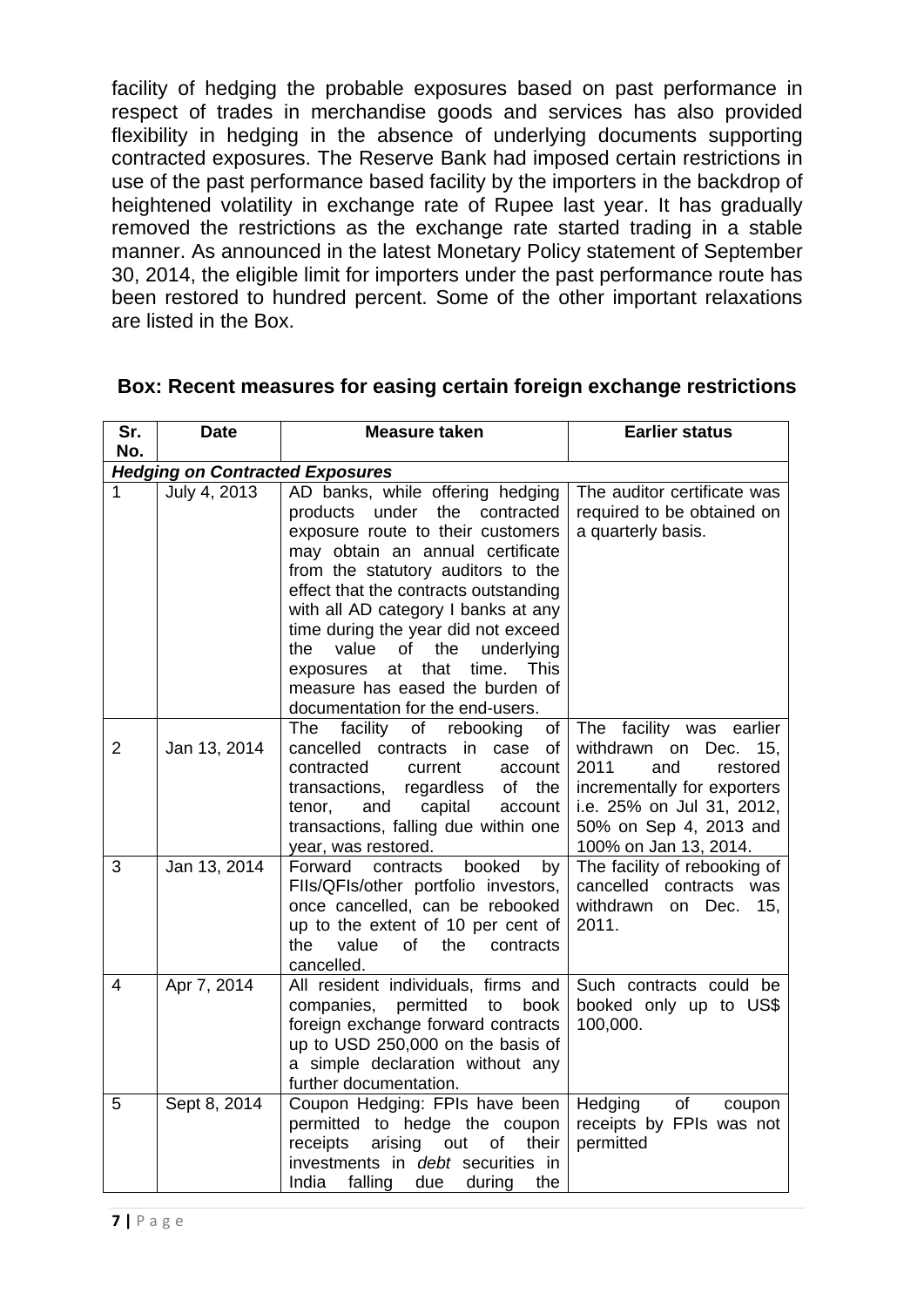| Sr.<br>No. | <b>Date</b>                                                   | <b>Measure taken</b>                                                                                                                                                                                                                                                                                                                                                                                                                                                                                                                                                                                                                                                                                                                                                                                                                                                              | <b>Earlier status</b>                                                                                                                                                                                                |  |  |
|------------|---------------------------------------------------------------|-----------------------------------------------------------------------------------------------------------------------------------------------------------------------------------------------------------------------------------------------------------------------------------------------------------------------------------------------------------------------------------------------------------------------------------------------------------------------------------------------------------------------------------------------------------------------------------------------------------------------------------------------------------------------------------------------------------------------------------------------------------------------------------------------------------------------------------------------------------------------------------|----------------------------------------------------------------------------------------------------------------------------------------------------------------------------------------------------------------------|--|--|
|            |                                                               | following twelve<br><b>This</b><br>months.<br>measure provides flexibility to FPIs<br>who intend to remain invested till<br>maturity.                                                                                                                                                                                                                                                                                                                                                                                                                                                                                                                                                                                                                                                                                                                                             |                                                                                                                                                                                                                      |  |  |
|            | <b>Hedging on Probable Exposures (Past Performance basis)</b> |                                                                                                                                                                                                                                                                                                                                                                                                                                                                                                                                                                                                                                                                                                                                                                                                                                                                                   |                                                                                                                                                                                                                      |  |  |
| 6          | Mar 27, 2014                                                  | The restriction on passing on of the<br>exchange gain on to the customer<br>in the event of cancellation of the<br>existing contracts was withdrawn<br>and only contracts in excess of 75<br>per cent are now required to be<br>delivered.                                                                                                                                                                                                                                                                                                                                                                                                                                                                                                                                                                                                                                        | Since Dec. 15, 2011, all<br>contracts booked on the<br>basis of past performance<br>had to be delivered. In<br>cancellations,<br>of<br>case<br>exchange gain, if any, was<br>not to be passed on to the<br>customer. |  |  |
| 7          | Sept 30, 2014                                                 | With a view to bringing at par both<br>exporters and importers for hedging<br>of currency risk arising out of<br>probable exposures based on past<br>performance,<br>importers<br>were<br>permitted<br>book<br>forward<br>to<br>contracts,<br>under<br>the<br>past<br>performance route, up to 100 per<br>cent of the eligible limit (same as<br>exporters).                                                                                                                                                                                                                                                                                                                                                                                                                                                                                                                      | The limit for importers was<br>reduced to 25% of the limit<br>on Dec. 15, 2011. It was<br>later raised to 50% on May<br>27, 2014.                                                                                    |  |  |
|            |                                                               | <b>FPIs participation in Exchange Traded Currency Derivatives (ETCD) Market</b>                                                                                                                                                                                                                                                                                                                                                                                                                                                                                                                                                                                                                                                                                                                                                                                                   |                                                                                                                                                                                                                      |  |  |
| 8          | June 20, 2014                                                 | Foreign Portfolio Investors (FPIs)<br>who are eligible to invest in the<br>Indian debt and equity assets under<br>FEMA, 1999 were allowed access<br>to ETCD market for hedging the<br>currency risk arising out of the<br>market value of their exposure to<br>Indian debt and equity securities.<br>FPIs can take both long (bought) as<br>well as short(sold) position in FCY-<br>INR pairs up to USD 10 million or<br>equivalent per exchange without<br>having to establish existence of any<br>underlying exposure.<br><b>FPI</b><br>An<br>cannot take a short position beyond<br>US\$ 10 million at any time and to<br>take a long position beyond US\$ 10<br>million in any exchange, it is<br>required to have an underlying<br>exposure. The onus of ensuring the<br>existence<br>underlying<br>of<br>an<br>rests<br>with<br>the<br><b>FPI</b><br>exposure<br>concerned. | FPIs were not permitted to<br>participate<br><b>ETCD</b><br>in<br>market.                                                                                                                                            |  |  |

16. There are difficulties involved in ensuring underlying verification in exchange traded derivatives (ETCD). It would, however, be imprudent to apply asymmetric regulations for OTC and exchange traded derivatives in respect of underlying requirements. The Reserve Bank has attempted to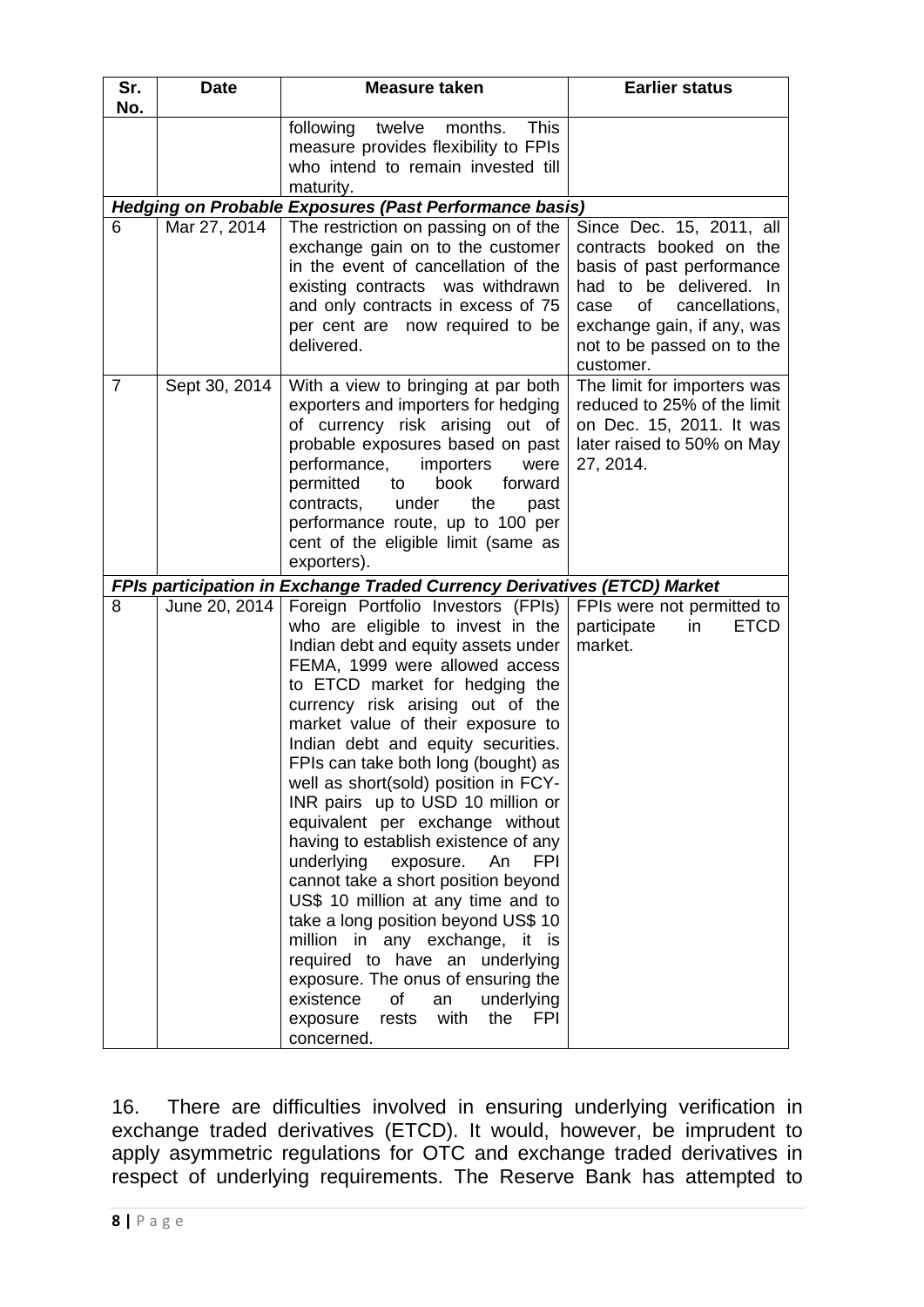draw a balance between these two aspects while prescribing the latest regulations on participation of residents and foreign portfolio investors (FPIs) in exchange traded derivatives. Going forward, the Bank could consider further measures to simplify the documentation requirements.

# *Long Term Hedging – Development of Forward Market Beyond One Year*

17. The depth of Indian foreign exchange market has improved during the last one year with average daily inter-bank spot and FX swaps (mainly used for covering forwards) trading volume increased to US\$ 8.7 billion and US\$ 8.1 billion during August 2014 from US\$ 7.2 billion and US\$ 7.1 billion respectively during August 2013. The limitation, however, remains with the restricted spread of liquidity in the forward market which is mainly confined upto one year. As per the data reported to Trade Repository at the Clearing Corporation of India Ltd. (CCIL), the share of forwards beyond 1-year remains well below 1 per cent. Non-availability of long term forwards has often made hedging difficult, especially for exporters and corporates availing of external commercial borrowings. They have to resort to rolling over the short term forward contracts matching with the tenors of their underlying receivables/payables. Such roll-overs pose price risk depending upon the magnitude of variation in exchange rate at the time of roll-over. As you know, the development of long term forward market greatly depends on the extent of development of interest rate markets at the shorter end of the curve. A liquid term money market facilitates development of credible term benchmark rates that help development of long term swap markets. The long term interest rates guide the pricing of the long term forward contracts.

18. It has been a constant endeavour of the Reserve Bank to promote development of the term money market. Some of the recent initiatives include introduction of term repos as a part of Bank's liquidity operations, increasing the frequency of term repos to four times during a reporting fortnight, recent announcement for permitting re-repoing of government securities, etc. The market participants and the market representative bodies together have to take initiatives in this regard that would pave the way for development of long term forward market. Pending development of liquid term interest rate market, the active market participants in the forward market should together try quoting in the tenors beyond one year. As such, some banks trade in MIFOR (Mumbai Inter-bank Forward Offered Rate) wherein they take a view on long term forwards as the price of instrument is a combination of USD LIBOR and USD/INR forward premium of related tenors. They may take a lead role in quoting the long term forward rates based on their views they take in quoting MIFOR. I am confident that if 10 to 15 active banks take the initiatives, it may lead to decent liquidity in long term forwards. I would also urge the foreign exchange broker community to play a proactive role in this regard.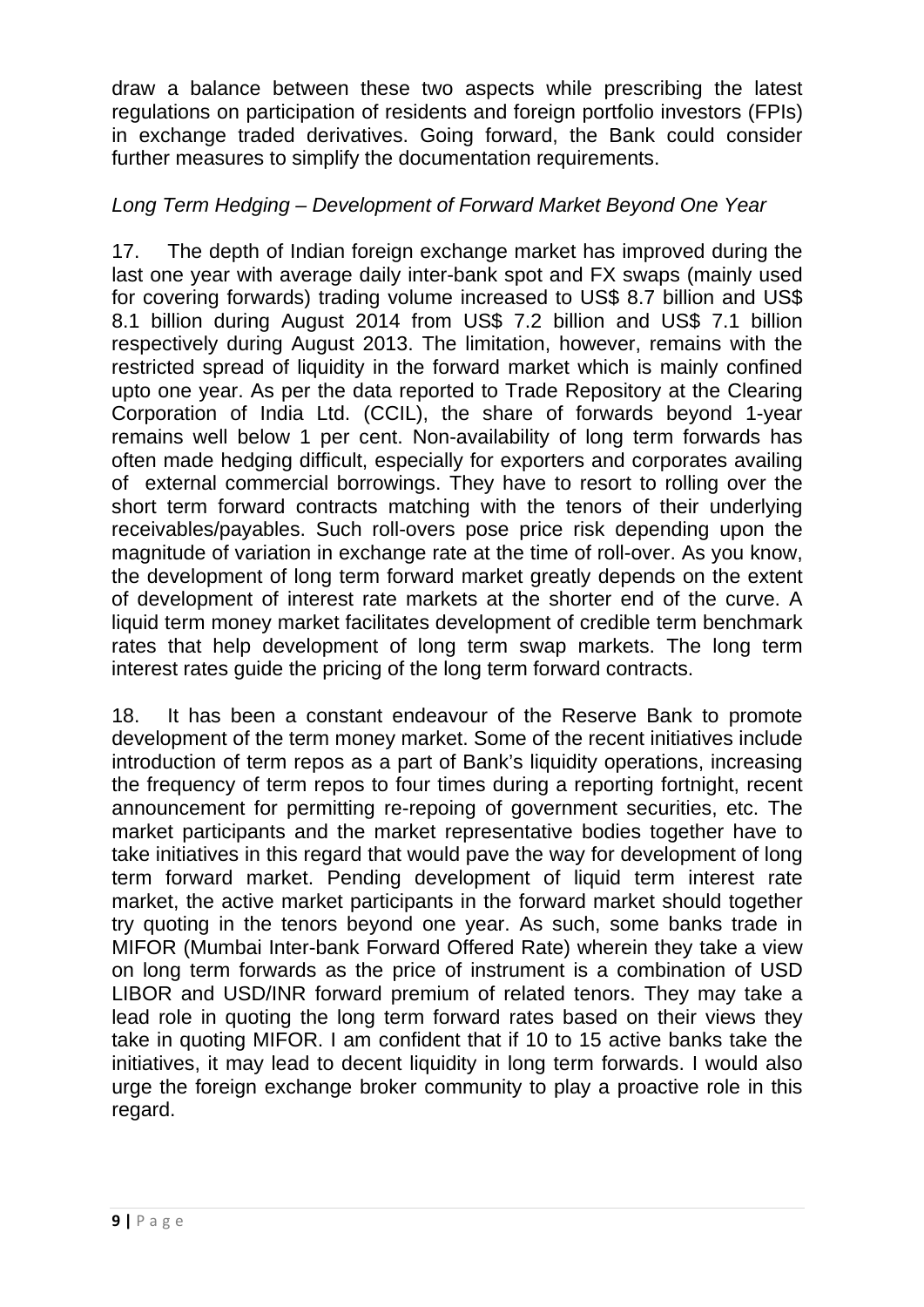# *Enhancing Liquidity in the OTC FX Option Market*

19. It is quite disheartening to see that the trading activity in the option market has declined drastically during the recent period. As per the data reported to the CCIL Trade Repository (TR), the average daily volume in the inter-bank USD/INR option market remained at US\$190 million in August 2014, a fall of about 45 per cent from the levels two years back. The average daily volume in the inter-bank USD/INR options is currently just about 2.6 per cent of that of inter-bank USD/INR forwards. The decline in the inter-bank option trading volume is attributed to fall in the usage of options by the clients as well as fall in the proprietary trading by banks.

20. It is a well-recognised fact that the option contracts provide lot of flexibility to the end users for hedging their currency exposures in cost effective ways. The plain vanilla option contracts may be combined in various ways for reducing the cost of hedging. The Indian currency option market needs to be rejuvenated to cater to the needs of various real sector economic agents. As you are aware, the Reserve Bank in its latest Annual Report has announced to expand the option market in the coming years to allow market participants to hedge more easily and cheaply. Going forward, the Reserve Bank will actively engage with the banks and other stakeholders in bringing out necessary regulatory changes to foster promotion of liquidity in the option market. As an important step in this direction, we would like market bodies like FAI/FEDAI to give us a well- deliberated feedback on the need to allow corporates to write covered options and also take on simple structures like call-spreads with appropriate safeguards.

## *FPI participation in the Currency Derivatives Market*

21. As you know, the Foreign Portfolio Investors (FPIs) were allowed to participate in the exchange traded currency derivatives (ETCD) on June 20, 2014 for the purpose of hedging the currency risk arising out of the market value of their exposure to Indian debt and equity securities. The participation of FPIs in the ETCD has, however, remained muted so far with open interest of about US\$ 11 million as on September 30, 2014. The participation of FPIs in the OTC currency derivatives also remained quite low. As announced in the Annual Report, the Reserve Bank could consider further measures for extending access to the OTC currency derivatives to the international stakeholders over the medium term.

## *FPI Participation in the G-sec market*

22. In the recent past, Reserve Bank had noticed trends of volatile FII flows in the short-term debt market which were impacting the foreign exchange markets as well. In view of volatile FII flows in the short term government securities market, the Reserve Bank restricted FIIs/QFIs investments to only dated government securities having residual maturity of three year or above. The overall G-sec investment limit, however, remained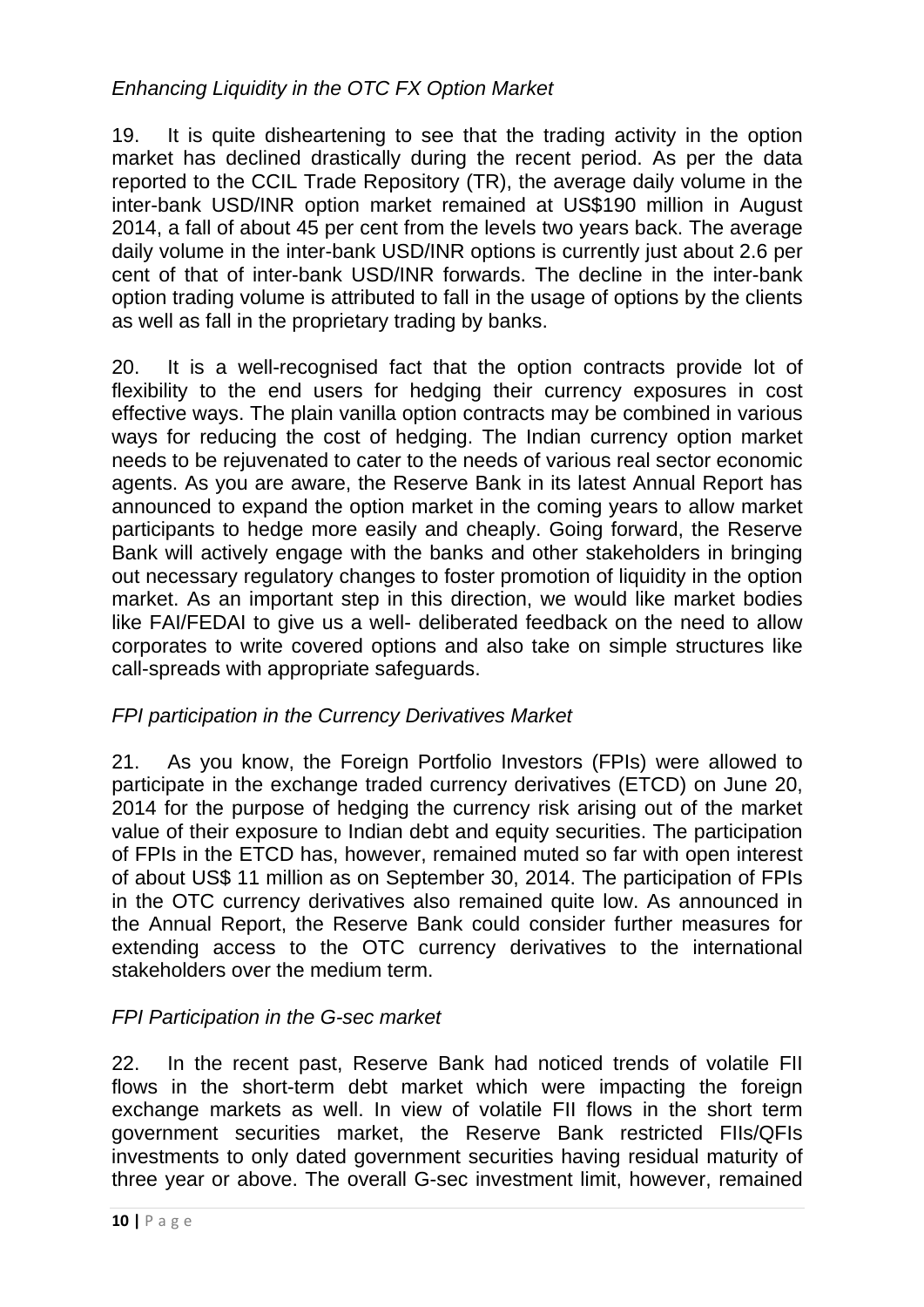unchanged at US\$ 30 billion. The policy objective was two-fold (a) containing the interest rate and exchange rate volatility and (b) developing the debt market by attracting long-term stable investment flows through endowment funds, pension funds, sovereign wealth funds, etc. In the meantime we have been smoothening the process and procedure relating to their investments, e.g., direct participation in trading, introduction of T+2 settlement and possible introduction of international settlement linked to domestic trading system. Going forward, Reserve Bank would calibrate further liberalization of the FPI investment limits in G-sec with the overall objective of prudential management of the capital account in general and mitigating the impact of speculative carry forward trade in particular.

### *Reforms in the Financial Benchmarks*

23. The Vijaya Bhaskar Committee on Financial Benchmarks has recommended several measures for strengthening the benchmark quality, setting methodology and governance framework of the Indian interest rate and foreign exchange benchmarks respectively. The Committee has recommended creation of an independent body by FIMMDA and FEDAI, either independently or jointly, for administration of the Indian interest rate and foreign exchange benchmarks so as to overcome the possible conflicts of interest with the benchmark setting process arising out of their current governance structure. It is heartening to note that the FIMMDA, FEDAI and IBA are in the process of forming an independent company jointly. I urge the three institutions to expedite the process so that the new company can take appropriate steps to implement the recommendations of the Committee at the earliest and become compliant with the IOSCO Principles on Financial Benchmarks already endorsed by the FSB working on the mandate from G-20.

24. As you know, based on the recommendations of Committee, the Reserve Bank has issued guidelines on April 16, 2014 specifying measures to be implemented by the banks and PDs acting as Benchmark Submitters for strengthening the governance framework for submission. The guidelines also stipulate that the FIMMDA and FEDAI will select the Benchmark Submitters on the basis of their standing, market-share in the benchmark/instrument linked to the benchmark and representative character and will put in place a Code of Conduct specifying various provisions including hierarchy of data inputs for submissions. I came to know that the Code of Conduct and the list of submitters for various interest rate and foreign benchmarks have been finalised. Reserve Bank would expect these submitter banks, Indian and foreign, and PDs to extend necessary support and cooperation for strengthening the benchmark determination process. The Benchmark Submitters selected by the Administrator have to necessarily participate in the polling process as stipulated in our guidelines.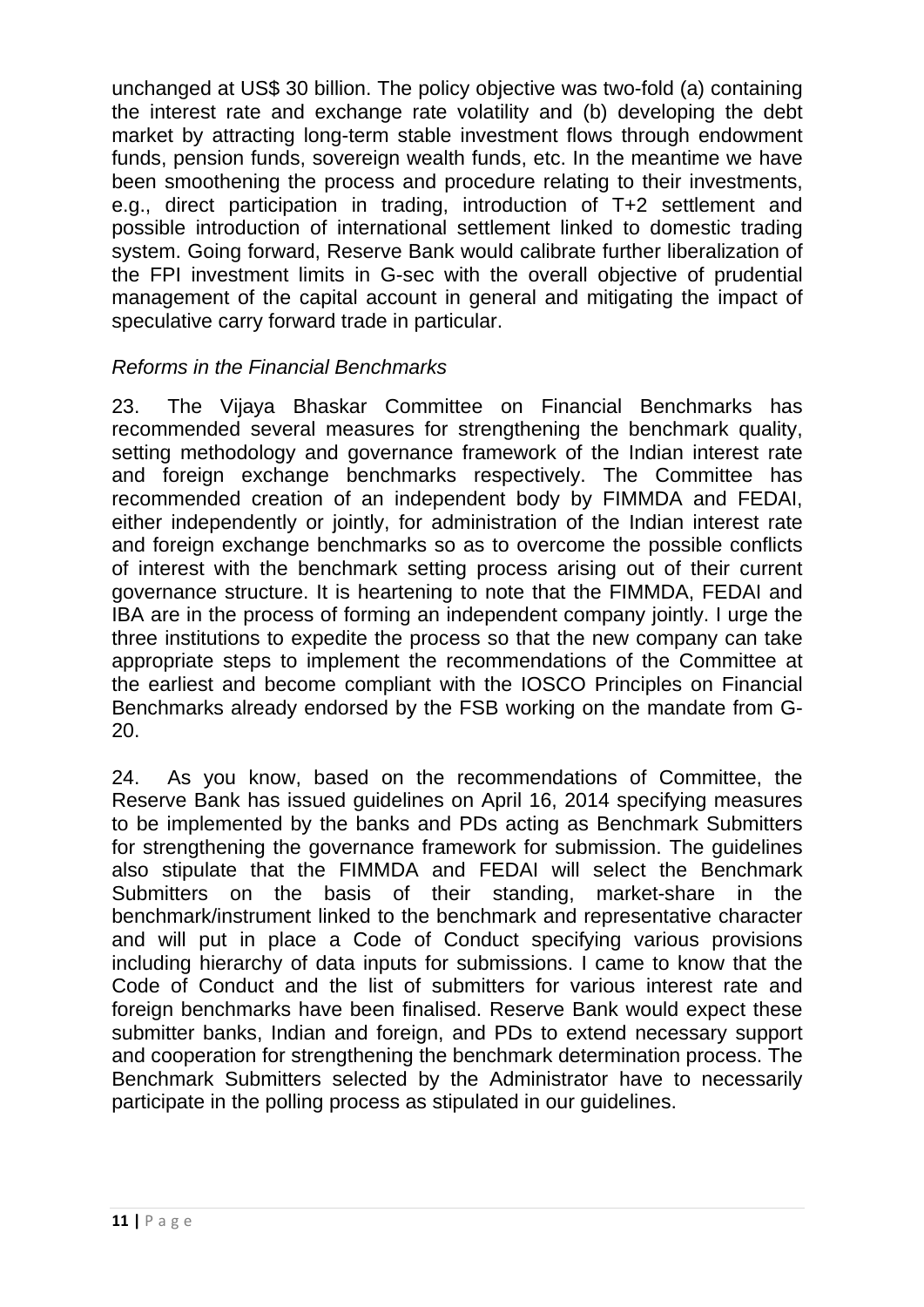### *OTC Derivative Data Dissemination*

25. In compliance to the G-20 commitment for creation of OTC derivative TR, the creation of TR for various OTC foreign exchange derivatives was completed on December 30, 2013 with roll-out of the fourth and final phase covering currency swaps, IRS in foreign currency and client trades in Rupee IRS. The reporting platform for inter-bank Rupee IRS and CDS were already in place. The Reserve Bank has announced in the latest Annual Report as part of its agenda for 2014-15 to institute an appropriate public dissemination system at the CCIL for disclosing the price and volume information relating to the major inter-bank OTC FX derivatives, such as, FX forwards and options to be reported to the TR. The price and volume dissemination will help promote greater market transparency and reduce information asymmetry. The Bank has also earlier indicated the usage of the reported OTC derivative transactions for its conduct of surveillance of OTC derivative markets, financial stability assessments and micro-prudential supervision.

26. It came to our notice that there have been several instances of wrong and delayed reporting of the transaction data to the TR. It must be appreciated that the correctness and timeliness of data reported to the TR are the critical requirements for disseminating reliable information to public and making use of the data for various regulatory purposes. RBI has already advised the heads of the Treasury of the AD banks to put in place appropriate system to report correct transaction data in the specified formats within the stipulated timelines. I once again urge all the banks to strengthen their reporting system so that an effective and comprehensive dissemination system can be put in place at the earliest as this is in the interest of all the stakeholders.

## *Need for more FX Trading Platforms*

27. The spot FX trading in India is mainly concentrated on a single trading platform with minimal volume getting cleared on the second platform. An electronic trading platform is an important market infrastructure which aids in efficient trade execution, price discovery and post-trade settlement. The concentration of trading in a single platform has adverse consequences for the stability and efficiency of the foreign exchange market. You may remember that the largest global foreign exchange market making banks partnered in 1990 to create an alternate electronic platform when the trading was mostly concentrated in a single platform. The existence of more than one trading platforms facilitates competition and reduces cost of trading. Although a large number of trading platforms may fragment market liquidity, a reasonable number of trading platforms in the Indian spot FX market with daily trading volume of about US\$ 8 billion will not adversely impact the liquidity. There are at least two major platforms in the spot trading of many currencies. I would suggest that the FEDAI and market participants may work together to promote competing trading platforms in the overall interest of market stability and efficiency and reducing the cost of trading.